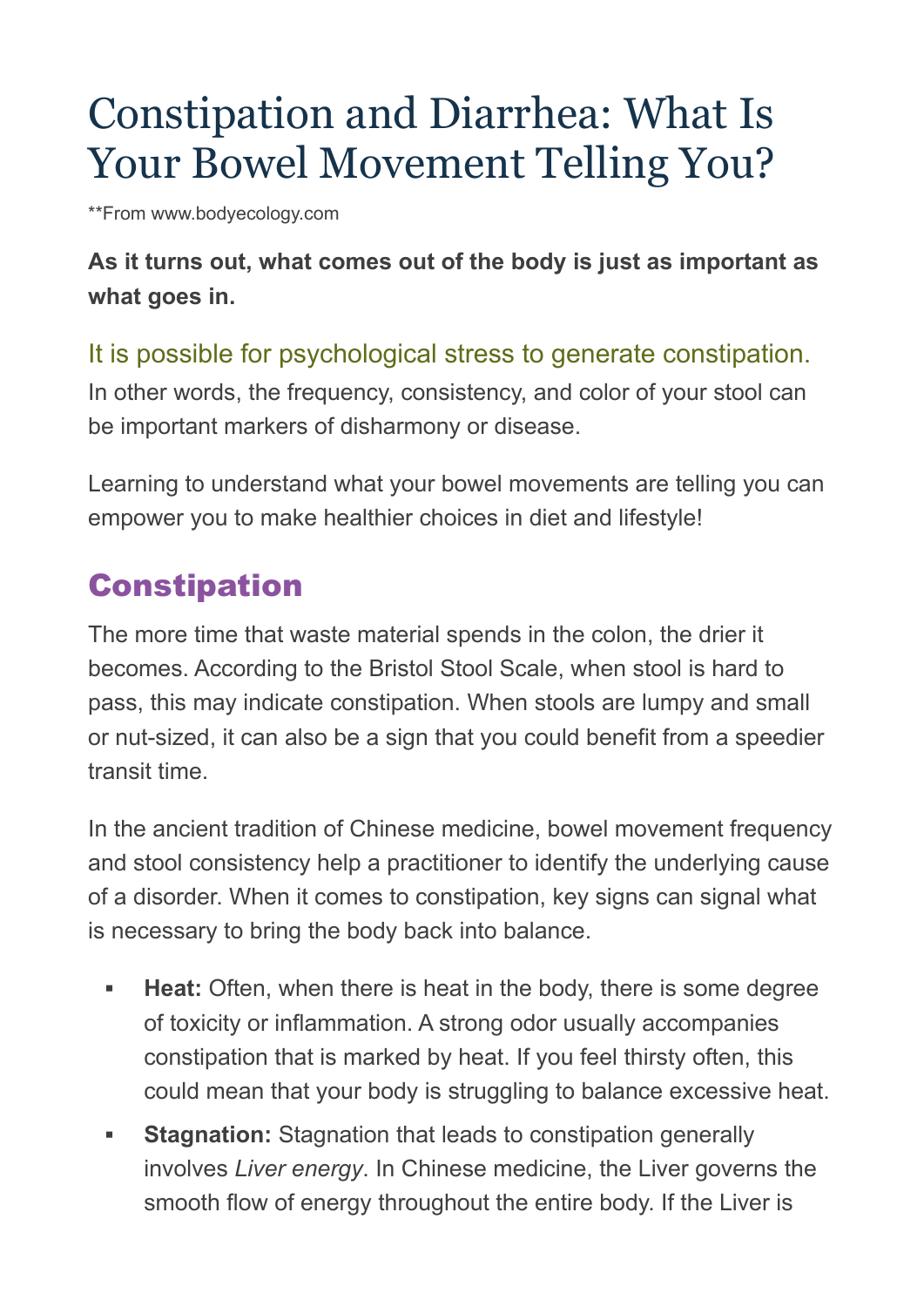overwhelmed or exhausted, this can result in constipation. One sign that the Liver may be involved is when constipation is accompanied by acid regurgitation or gas.

#### **When constipation involves Liver energy, it is essential to address stress.**

Because the Liver regulates the smooth flow of energy throughout the body, a congested Liver can mean congested energy. As it turns out, in Chinese medicine the Liver also plays a large role in our emotional balance.

This means that it is possible for psychological stress to generate constipation.

In western physiology, we know that digestion does not begin in the mouth - it begins first **in the mind**. The sight, smell, and thought of food stimulate the release of neurotransmitters, which kick start digestion by increasing gastric acid in the stomach.

When we get stressed or enter fight-or-flight mode, all of this digestive activity comes to a halt! This is why the act of prayer before meals or even a quiet moment of gratitude is a practice that can optimize digestion and elimination.

### Diarrhea

The Bristol Stool Scale characterizes loose stools or diarrhea as ranging from soft, fluffy masses to entirely liquid.

**From the perspective of Chinese medicine, loose stools and diarrhea are usually signs of coldness or deficiency in the body. This is especially true when stools are regularly loose and formless.**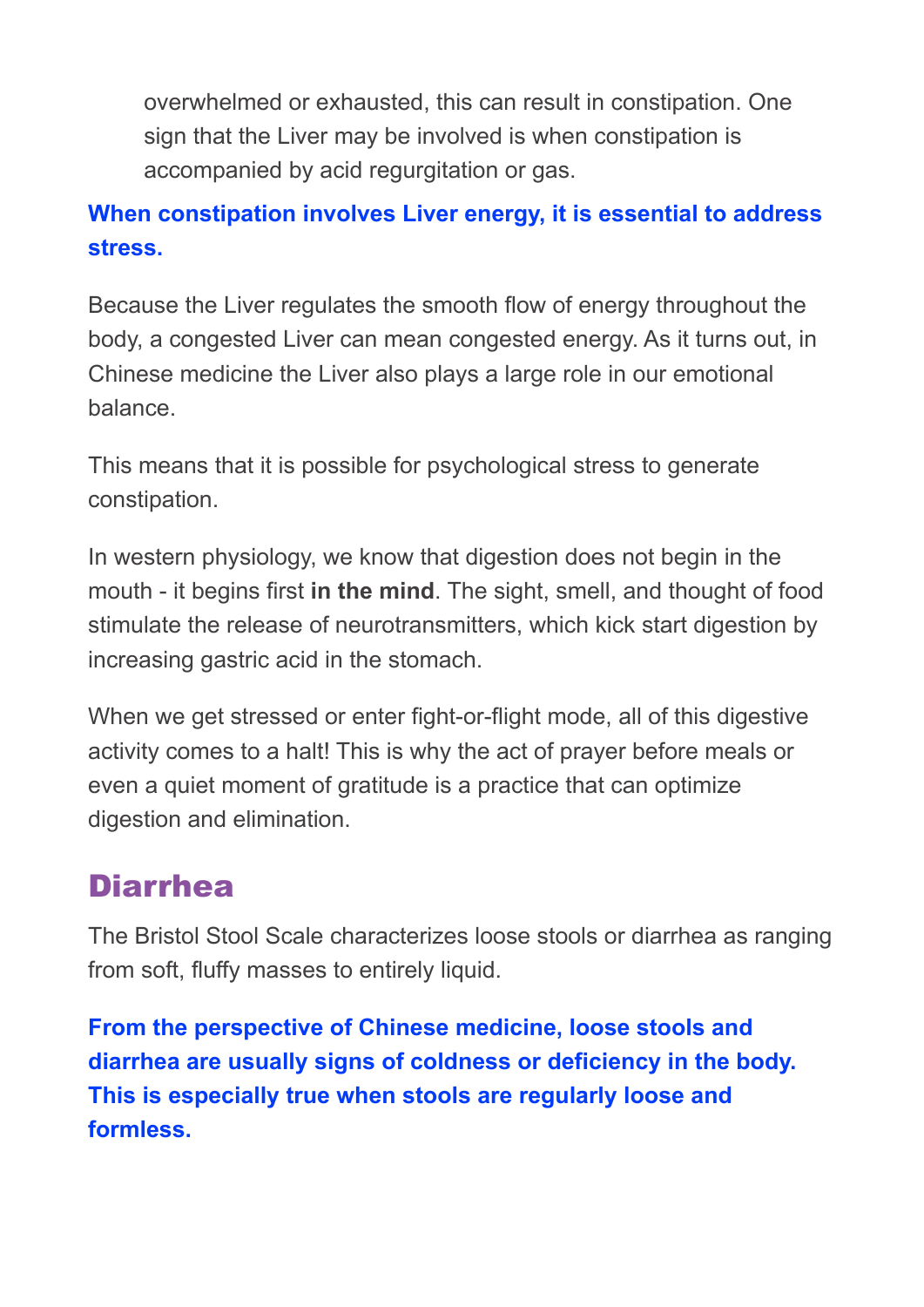Stools that are loose with undigested particles of food indicate a weakness in the Earth element, which governs the digestive force of the body. When laxative teas or over-the-counter laxative medications promote loose stools with undigested food particles, this is a sign that the laxative is draining your digestive force!

If you notice loose stools on a regular basis, this may be an indication of a deeper problem with the lining of the gut wall and your inner ecology. A gut healing protocol can begin to heal inflammation and correct any imbalance in gut bacteria. This means:

**▪ Choosing vegetables that are either fermented or well-cooked over raw. [Fermented vegetables](https://bodyecology.com/control-weight-vegetable-culture-starter.html) are predigested. In other words,** beneficial bacteria have done some of the work for you! When you choose fermented vegetables, you are also updating your inner ecology with a dose of these beneficial bugs.

When vegetables are well-cooked, this leaves little fiber for gut bacteria to feed on**. Too much** fiber can feed bacteria in the wrong places, and this can contribute to diarrhea or alternating constipation and diarrhea.

- **<u><b>•** Drink [probiotic beverages.](https://bodyecology.com/probiotic-beverages.html) Another easy way to transform your</u> inner ecology is to introduce active enzymes and living beneficial bacteria from probiotic beverages like [InnergyBiotic](https://bodyecology.com/innergy-biotic-1250ml.html) and [CocoBiotic](https://bodyecology.com/probiotic-drink-coco-biotic.html).
- **Drink bone broth.** Bone broth is exceptionally healing for the mucosa lining the wall of the gastrointestinal tract. It contains special amino acids that assist in the repair of the gut wall, as well as other protein-based nutrients - like collagen - that improve skin texture and nourish the joints.
- **▪ Consume L-glutamine.** L-glutamine is an amino acid that research has found to be incredibly healing for the gut mucosa. It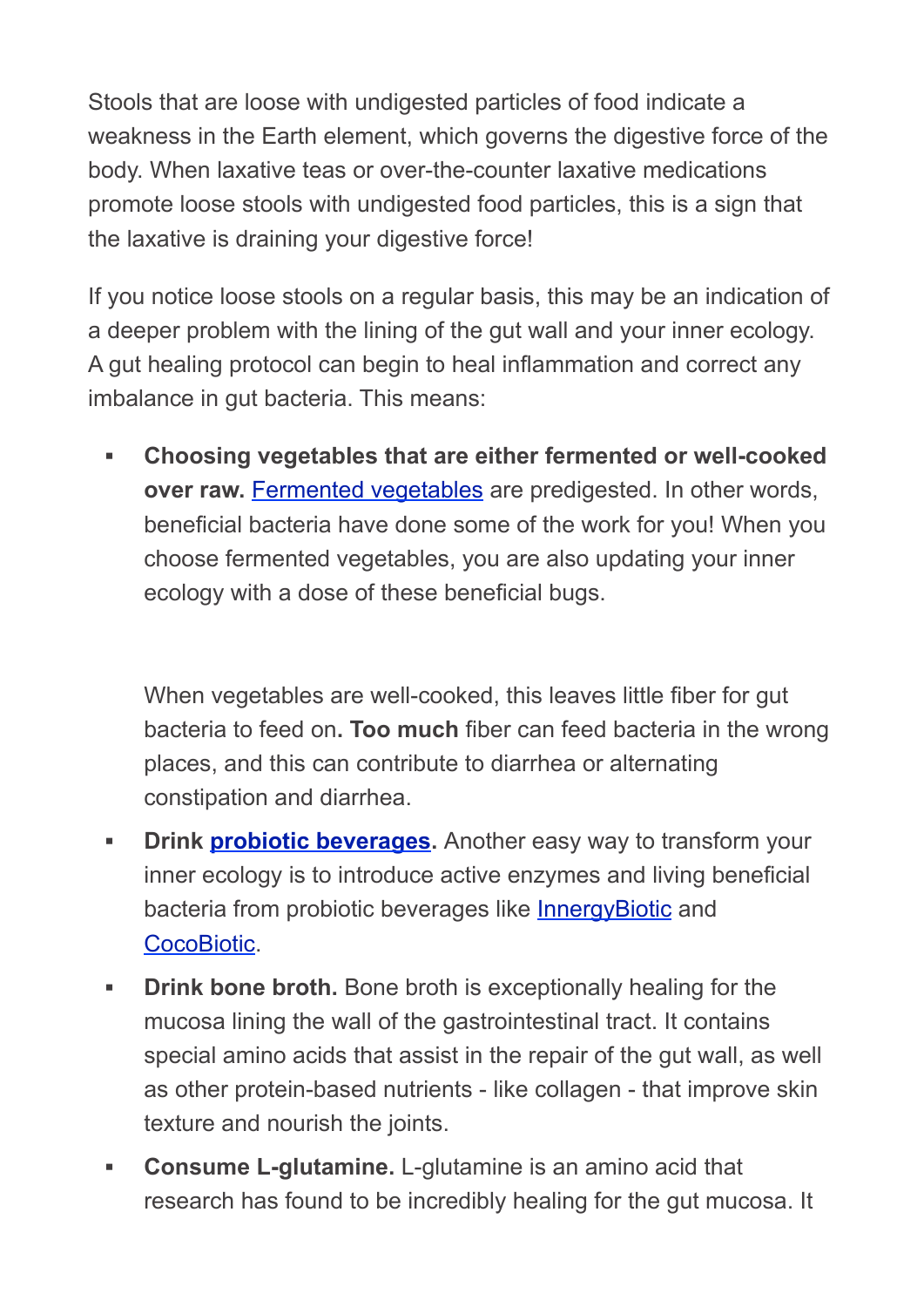feeds the cells of the small intestine and can help to improve intestinal permeability. (1) Bone broth contains l-glutamine. And so does [Body Ecology's Vitality SuperGreen.](https://bodyecology.com/the-immune-system-vitality-supergreen.html) In fact, Body Ecology's blend contains Glutimmune, which is 10 times as potent as lglutamine.

### Floating Stool

**Stool that floats is a sign that you body is not digesting fats well. Green or white clay-colored stool may be an indication that the liver or gallbladder is under stress.**

If you suspect that you may have an issue with digesting fats, or if you have had your gallbladder removed, it may help to incorporate **ox bile** into your lifestyle as a supplement. Ox bile, like our own bile, can help the body to break down fat into usable pieces.

When the liver becomes congested with too much work and toxicity, we can nourish the liver directly with herbs like milk thistle, which has been found to benefit many extreme states of liver disease, ranging from cirrhosis to viral hepatitis. This is largely due to an antioxidant group known as **silymarin.**

Body Ecology has a formulation called [LivAmend,](https://bodyecology.com/natural-liver-cleanse-livamend.html) which also includes other powerful antioxidant herbs like artichoke, wasabi, and sarsaparilla, in addition to milk thistle. Together, these herbs boost antioxidant levels in the liver tissue while encouraging bile flow.

### Newborns and Infants

When it comes to newborn babies and infants, it is important to remember that for the first several months of life their gastrointestinal tract is **leaky** or permeable. In an adult, this would be a sign of inflammation. However, babies are designed to have a permeable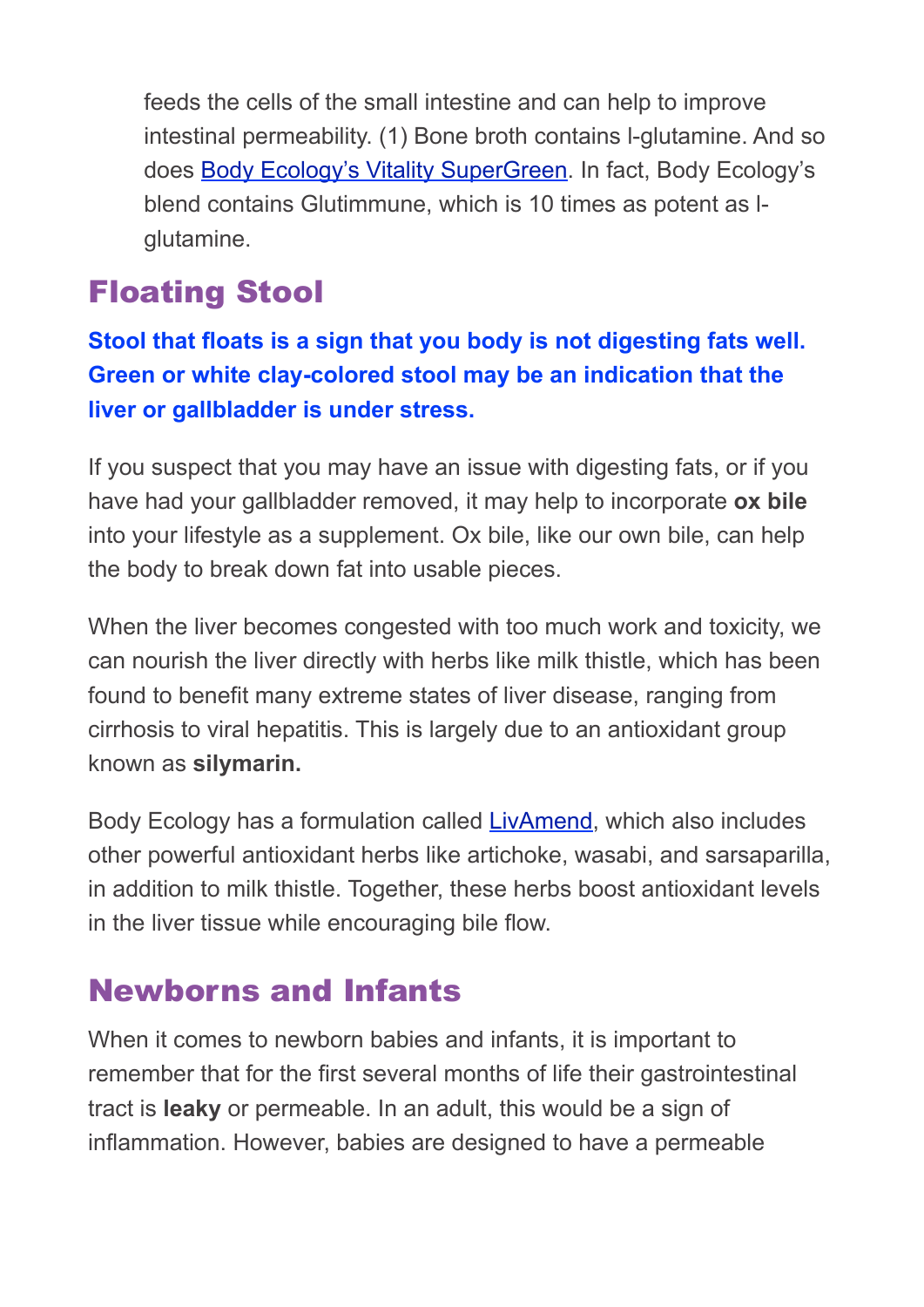intestinal wall. This allows the mother's breast milk and the environment to educate the baby's immune system.

- **▪ Green-Black and Tarry Stool:** Within their first few days of life, newborns will pass stool that is thick and tarry. Otherwise known as meconium, this first stool is naturally thick, sticky, and dark.
- **▪ Yellow and Clumpy or Pasty Stool:** Breastfed babies have stool that is mustard yellow in color. It can range from watery with clumpy pieces to a thick paste. Formula-fed babies have stool that is brown and pasty to firm in texture.
- **Constipation or Diarrhea:** You may find that your infant's stool is watery and full of seed-like bits one day and then four days pass with no movement at all. Do not worry. As long as your little one is eating, urinating, sleeping, and not running a temperature, everything is okay. Because babies have a permeable intestinal wall and because their inner ecosystem is still developing, it's not abnormal for an infant to have watery stool or go through bouts of constipation.

If you would like to encourage regular bowel movements and a healthy inner ecosystem, focus first on yourself. This means to make sure that you are eating fermented foods that are full of beneficial bacteria. You can also help to inoculate your baby's gut with beneficial bacteria by placing a drop or two of cultured veggie juice on your baby's lips.

# Ideally…

**While each one of us has a distinct personal history that shapes our health and our dietary needs, we all need to get rid of waste. And we all need to do so on a regular basis.**

In spite of our unique differences, a healthy bowel movement has a few key features that can apply to almost everyone. As you make changes in